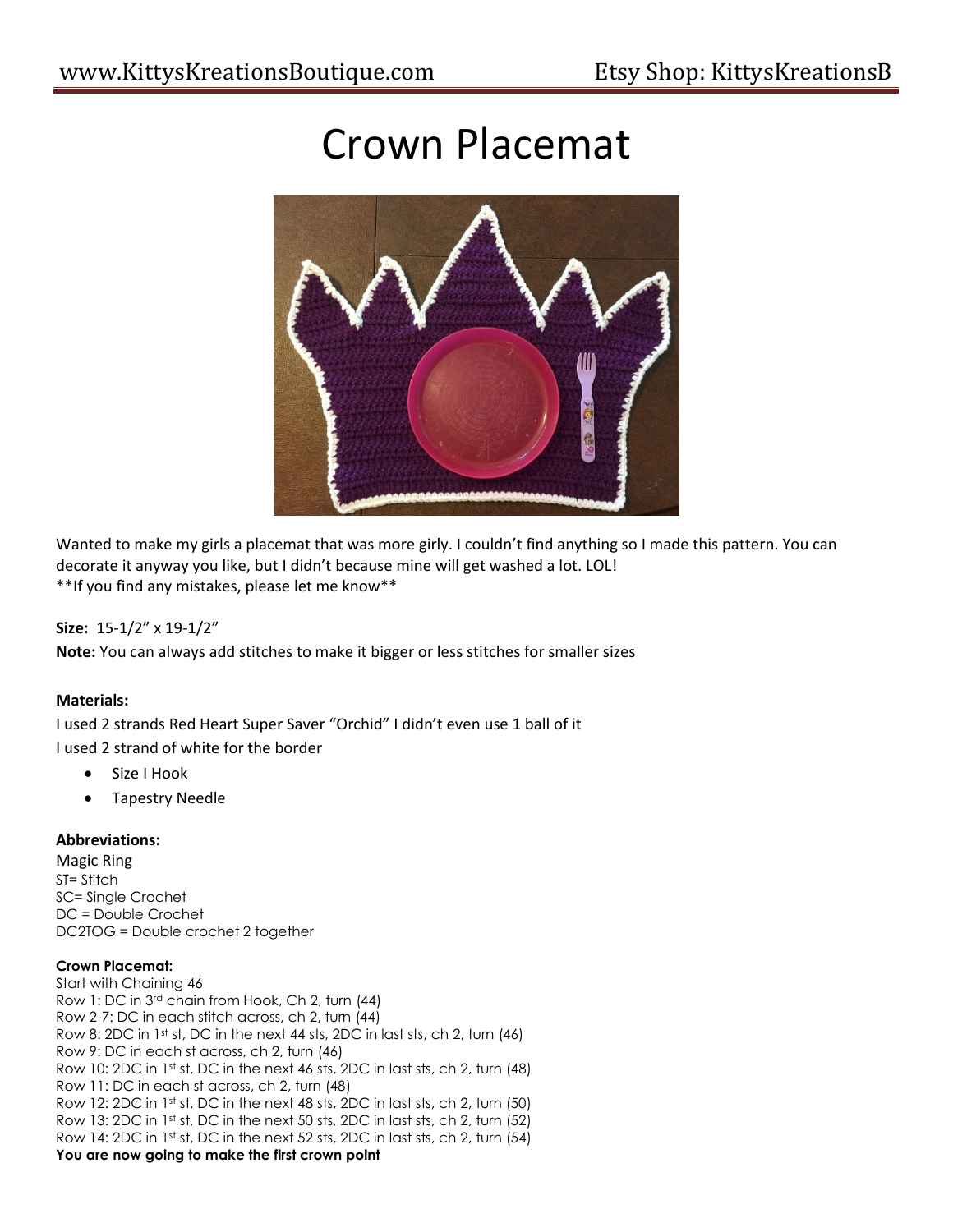Row 15: 2DC in 1st st, DC in the nexy 8 sts, ch 2, turn (10) Row 16: DC2tog, DC until 2 sts are left, DC2tog, ch 2, yurn (8) Row 17: DC2tog, DC until 2 sts are left, DC2tog, ch 2, yurn (6) Row 18: DC2tog, DC until 2 sts are left, DC2tog, ch 2, yurn (4) Row 19: DC2tog, DC until 2 sts are left, DC2tog, ch 2, yurn (2) Row 20: Dc2tog the last 2 sts – Tie off & Weave in ends

## **Now you are going to make another small point**

You are now going to attach your yarn at the base of the first crown point you made



Start in same stitch you attached your yarn in Row 1: Dc in the next 10 sts, ch 2, turn (10) Row 2: DC2tog, DC until 2 sts are left, DC2tog, ch 2, yurn (8) Row 3: DC2tog, DC until 2 sts are left, DC2tog, ch 2, yurn (6) Row 4: DC2tog, DC until 2 sts are left, DC2tog, ch 2, yurn (4) Row 5: DC2tog, DC until 2 sts are left, DC2tog, ch 2, yurn (2) Row 6: Dc2tog the last 2 sts – Tie off & Weave in ends

### **Now you are going to make the large middle point**

You are now going to attach your yarn at the base of the second crown point you made, just like the last time Start in same stitch you attached your yarn in Row 1: Dc in the next 20 sts, ch 2, turn (20) Row 2: DC2tog, DC until 2 sts are left, DC2tog, ch 2, yurn (18) Row 3: DC2tog, DC until 2 sts are left, DC2tog, ch 2, yurn (16) Row 4: DC2tog, DC until 2 sts are left, DC2tog, ch 2, yurn (14) Row 5: DC2tog, DC until 2 sts are left, DC2tog, ch 2, yurn (12) Row 6: DC2tog, DC until 2 sts are left, DC2tog, ch 2, yurn (10) Row 7: DC2tog, DC until 2 sts are left, DC2tog, ch 2, yurn (8) Row 8: DC2tog, DC until 2 sts are left, DC2tog, ch 2, yurn (6) Row 9: DC2tog, DC until 2 sts are left, DC2tog, ch 2, yurn (4) Row 10: DC2tog, DC until 2 sts are left, DC2tog, ch 2, yurn (2) Row 11: Dc2tog the last 2 sts – Tie off & Weave in ends

#### **Now you are going to make another small point**

Attach your yarn at the base of the large crown point you made Start in same stitch you attached your yarn in Row 1: Dc in the next 10 sts, ch 2, turn (10) Row 2: DC2tog, DC until 2 sts are left, DC2tog, ch 2, yurn (8) Row 3: DC2tog, DC until 2 sts are left, DC2tog, ch 2, yurn (6) Row 4: DC2tog, DC until 2 sts are left, DC2tog, ch 2, yurn (4) Row 5: DC2tog, DC until 2 sts are left, DC2tog, ch 2, yurn (2) Row 6: Dc2tog the last 2 sts – Tie off & Weave in ends

#### **Now you are going to make the last small point**

Attach your yarn at the base of the small crown point you made Start in same stitch you attached your yarn in Row 1: Dc in the next 8 sts, 2DC in the last st, ch 2, turn (10) Row 2: DC2tog, DC until 2 sts are left, DC2tog, ch 2, yurn (8) Row 3: DC2tog, DC until 2 sts are left, DC2tog, ch 2, yurn (6) Row 4: DC2tog, DC until 2 sts are left, DC2tog, ch 2, yurn (4) Row 5: DC2tog, DC until 2 sts are left, DC2tog, ch 2, yurn (2) Row 6: Dc2tog the last 2 sts – Tie off & Weave in ends